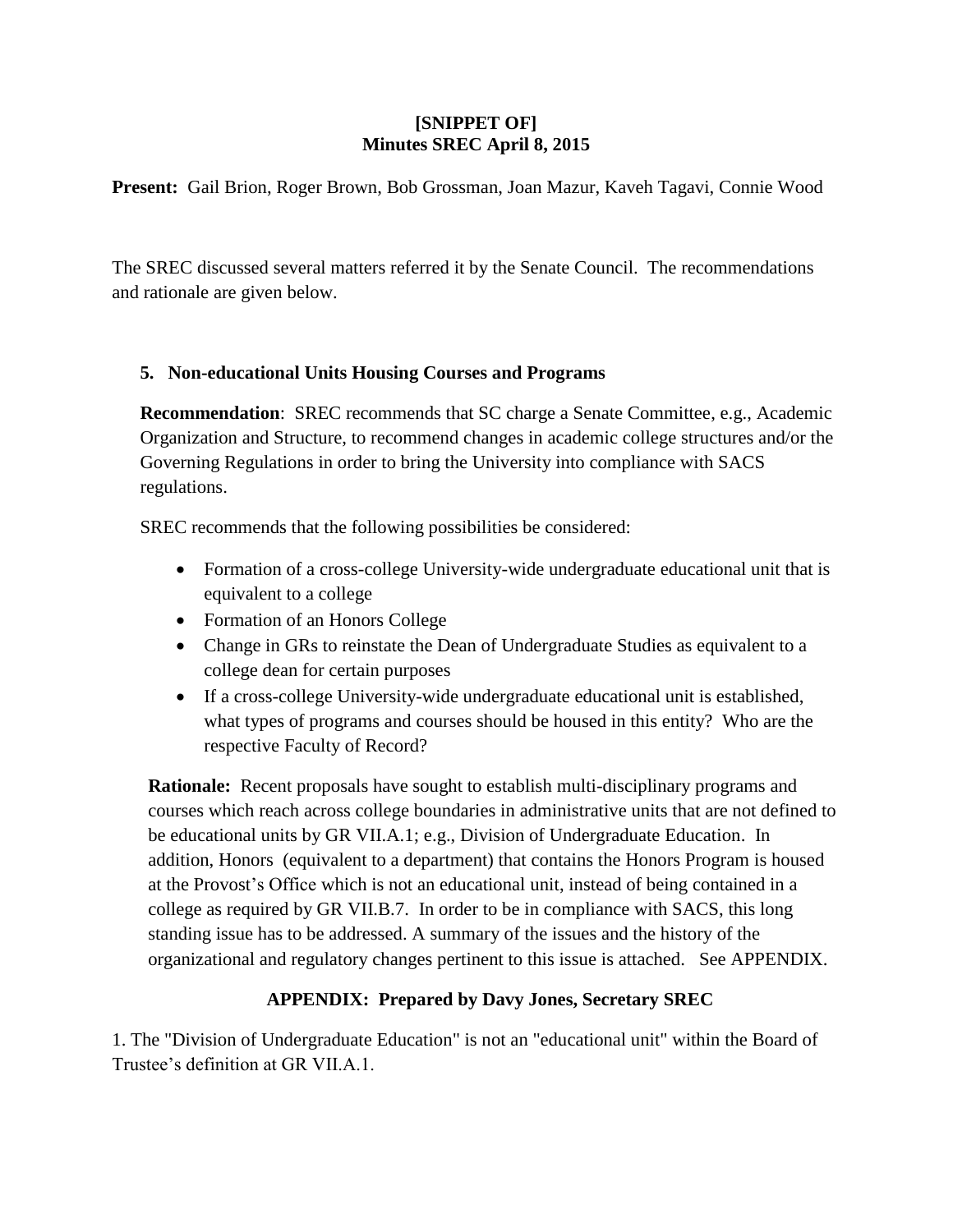2. Beginning in May 1970, the Board's GRs required that courses only be offered in the 'regular educational units' (i.e. departments, graduate centers, schools and colleges) with the exception courses of an Interdisciplinary Instructional Program (of which Honors has forever been the only example of a Board-approved educational unit that is an  $\text{HP} = \text{a}$  department level).

3. The University does not at this time have a 'cross college' University-wide educational unit at the undergraduate level, that would correspond to the Graduate School (= a college) at the graduate level. Whether UK should currently have an equivalent 'college' at the University-level topic has been a long and fitful, stop-and-start academic conversation for many years at UK, decades actually.

4. At one time, e.g., early 1970s, the Board of Trustees did officially establish that the person in the (now equivalent of) Provost's office with the title "Dean of Undergraduate Studies" was the equivalent of dean of a college (including ex officio voting in the Senate along with other deans) for the purpose of that the department-level equivalent unit "Honors" (housing the "Honors Program") would report to the Dean of Undergraduate Studies and not report to the dean of a 'regular college.' Honors in fact used to have tenured faculty lines. (see: [http://www.uky.edu/~djones/Hayse\\_CasePDF.htm\)](http://www.uky.edu/~djones/Hayse_CasePDF.htm). This Board action did not create a "college" within the Provost's office (e.g., such a college is missing from the list of Boardcreated colleges in GR I.A.2, [http://www.uky.edu/regs/files/gr/gr1.pdf\)](http://www.uky.edu/regs/files/gr/gr1.pdf)

5. The Board of Trustees later (I think in the early 1980s) amended its Gov. Regs to remove the provision establishing a "Dean of Undergraduate Studies" as equivalent to a college dean for certain purposes, but the Board has not acted to cause Honors to instead be homed inside a 'regular college'. I.e., Honors as an official educational unit (= department) has remained housed at the Provost (i.e., not in a college).

6. Unfortunately complicating the matter was that GR VII.B.7 continued to state (and still states) that IIPs 'report to the dean of a college.' Thus, there has remained a contradiction in the GRs, that Honors (the only Board-established educational unit  $IIP = a$  department) must report to the dean of a college, but the Board never created a college within the Provost's office and the Board abolished the regulatory equivalency between "Dean of Undergraduate Studies" and 'dean of a regular college.'

7. Further complicating was that beginning during when there existed "Dean of Undergraduate Studies" as equivalent for certain purposes to a college dean, the Senate began to be approve (for content) certain courses under the proviso that the course would be housed in the Provost's Office under the "Dean of Undergraduate Studies" but outside of Honors (e.g., UK 101 type courses). This practice started a trajectory in which more and more educational content began to be approved by the Senate to be housed in the Provost's office, even though that office contained